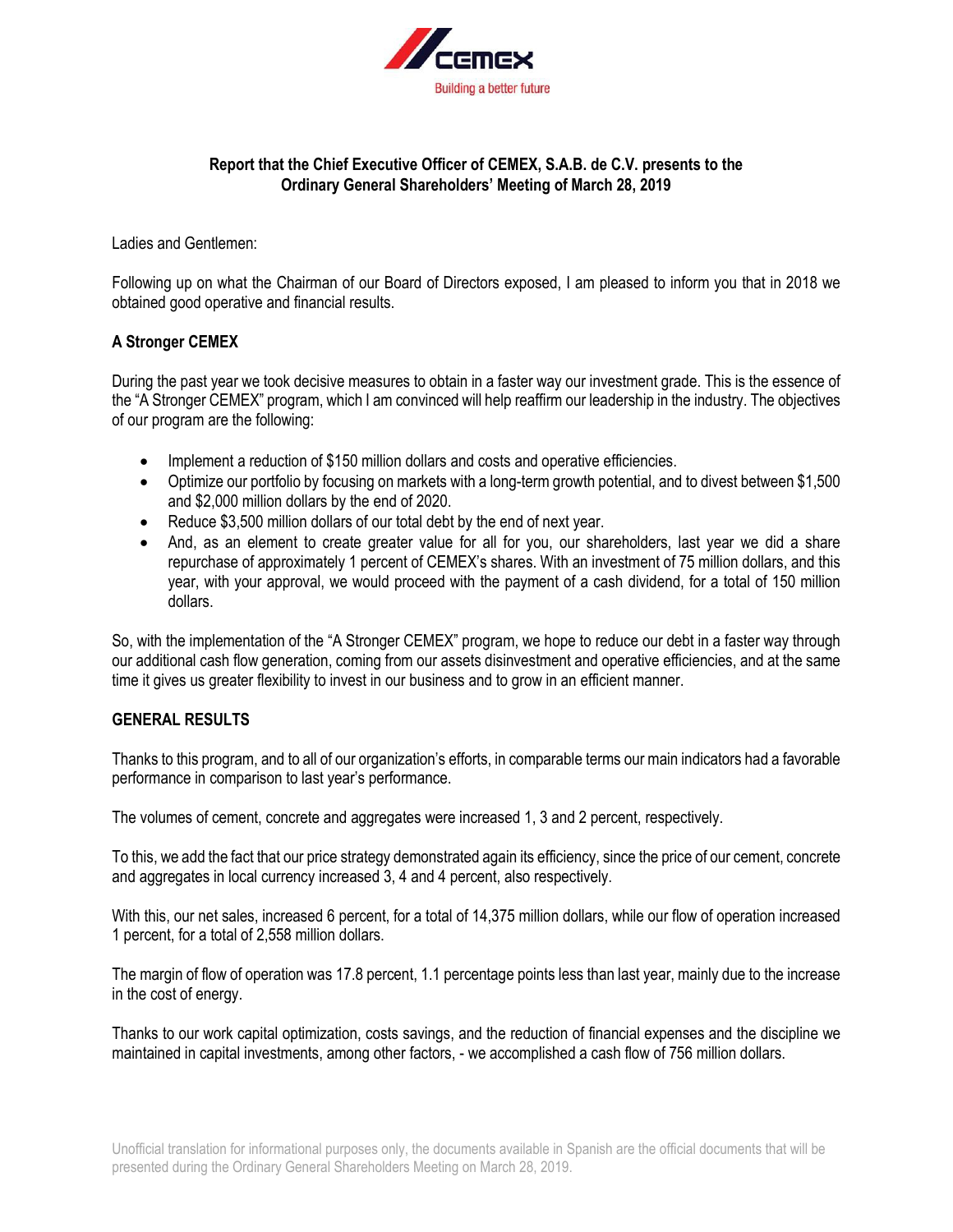

This means, that for each dollar of operation flow generated, in 2018 we achieved to convert 30 percent in free cash flow.

At the end of 2018, we decreased our debt by 952 million dollars, for a total of 9,953 million dollars. We are getting closer to our goal of reducing our debt to 3 thousand 500 million dollars by the end of 2020- which will mean, a decrease compared to the beginning of 2014 of just over 10 billion dollars.

This implies that we are constantly improving the leverage level, that at the end of 2018 was 3.84 times- and that by the end of next year we expect to count with indicators that match the investment grade.

Due to the aforementioned, we inform you that in 2018 we generated a net profit of 543 million dollars.

# **RESULTS PER COUNTRY AND REGION**

Now, if you allow me I'll summarize the income statement of our operations in 2018 in comparable terms with last year's results.

## **Mexico**

In Mexico, the volumes of cement, concrete and aggregates grew in 1, 10 and 10 percent respectively, at the same time our cement prices increased 3%, concrete 8% and aggregates 8%.

Thus, our sales increased 9 percent, for a total of 3,299 million dollars, and the operation flow increased 5 percent, for a total of 1,176 million dollars.

During the year, the demand was driven for the most part by the industrial and commercial construction, particularly for projects in the manufacturing, hotelier, tourism and residential construction sectors.

For this year we anticipate a favorable perspective, in a large extent for the infrastructure projects of the new federal government and also, for the expected boost in family housing.

## **United States**

Regarding the United States, the volumes of cement increased 5 percent, concrete 8 percent and aggregates 3 percent, while the prices of cement increased 3 percent, concrete 2 percent and aggregates 5 percent.

So, net sales increased 9 percent, for a total of 3,748 million dollars, and the operation flow increased 7 percent, for a total of 644 million dollars.

The main impulse of demand came from residential, industrial and commercial construction, and from a local expense of infrastructure project, paving and the construction of highways.

In fact, in our key states, the contracts for new constructions increased at a level higher than the national averagewhich makes us optimistic for this year.

## **Europe**

In Europe, the volume of cement increased 1 percent, concrete decreased 1 percent and the volume of aggregates remained unchanged. Meanwhile our prices of cement increased 2 percent, concrete 3 percent and aggregates 4 percent.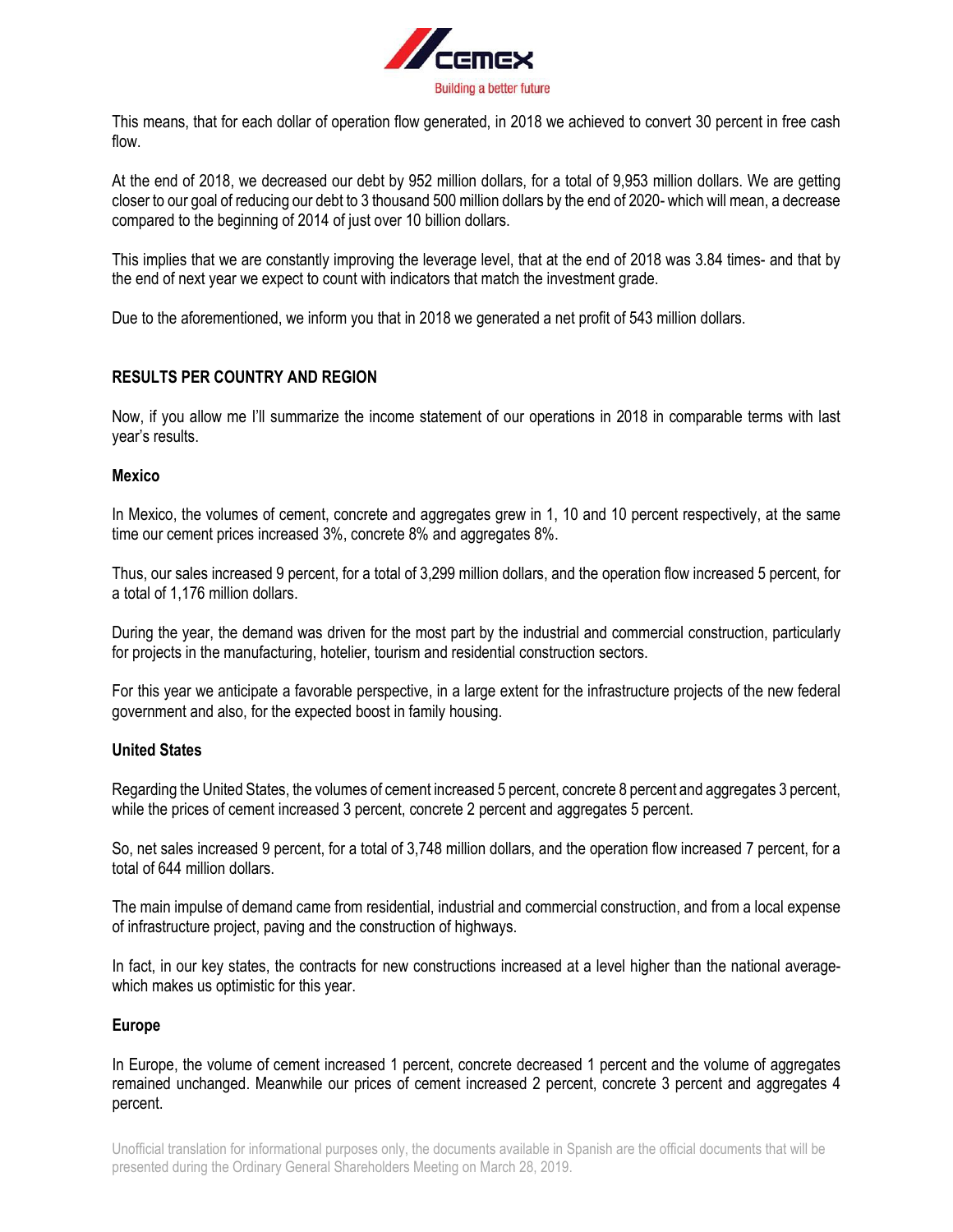

Thus, sales increased 3 percent, for a total of 3,757 million dollars, while the operation flow decreased 4 percent, reaching 363 million dollars.

In the UK, the volume of cement concrete and aggregates decreased due to Brexit effects, while in Spain, Germany, Poland and France they increased, with demand being mainly driven by the residential construction, industrial and commercial sectors- as well as in infrastructure, where we participated in great emblematic works like the projects related to "Gran Paris", which credits our reputational value as leader company within our industry.

It is important to note that from October last year we started managing our operations in Europe as a single business unit, similarly to how we manage CEMEX Mexico and CEMEX United States.

Now, our cement business is managed integrally at a regional level, and concrete and aggregates in two regions: West Europe and Central Europe.

With this measure, we are strengthening our focus on clients and maximizing our commercial activities, at the same time we expect to generate savings and improving our efficiency in a significant way.

#### **Central America, South and the Caribbean**

Regarding Central America, South America and the Caribbean, the net sales decreased 3 percent, for a total of 1,781 million dollars, while the operation flow also decreased 14 percent to 404 million dollars.

The volume of cement, concrete and aggregates decreased in a 2, 11 and 11 percent respectively.

In Columbia, the demand was relatively stable, however, it started to rebound after the election process ended and this year we anticipate better conditions.

#### **Asia, Middle East and Africa**

In Asia, the Middle East and Africa, our net sales increased 7 percent, for a total of 1,434 million dollars, and the operation flow decreased 6 percent, to reach 206 million dollars.

Altogether, the regional volumes of cement increased 3 percent, concrete remained unchanged, while aggregates decreased 2 percent.

In Philippines, the demand mainly came from infrastructure projects and from the residential construction sector, as in Israel, while in Egypt it was driven by national projects of infrastructure that include the construction of the new capital city.

#### **International commercialization**

Regarding our international commercialization, in 2018 we had operations in 102 countries, with an approximate volume of 12.4 million of metric tons, of which 10.2 million corresponded to cement and clinker.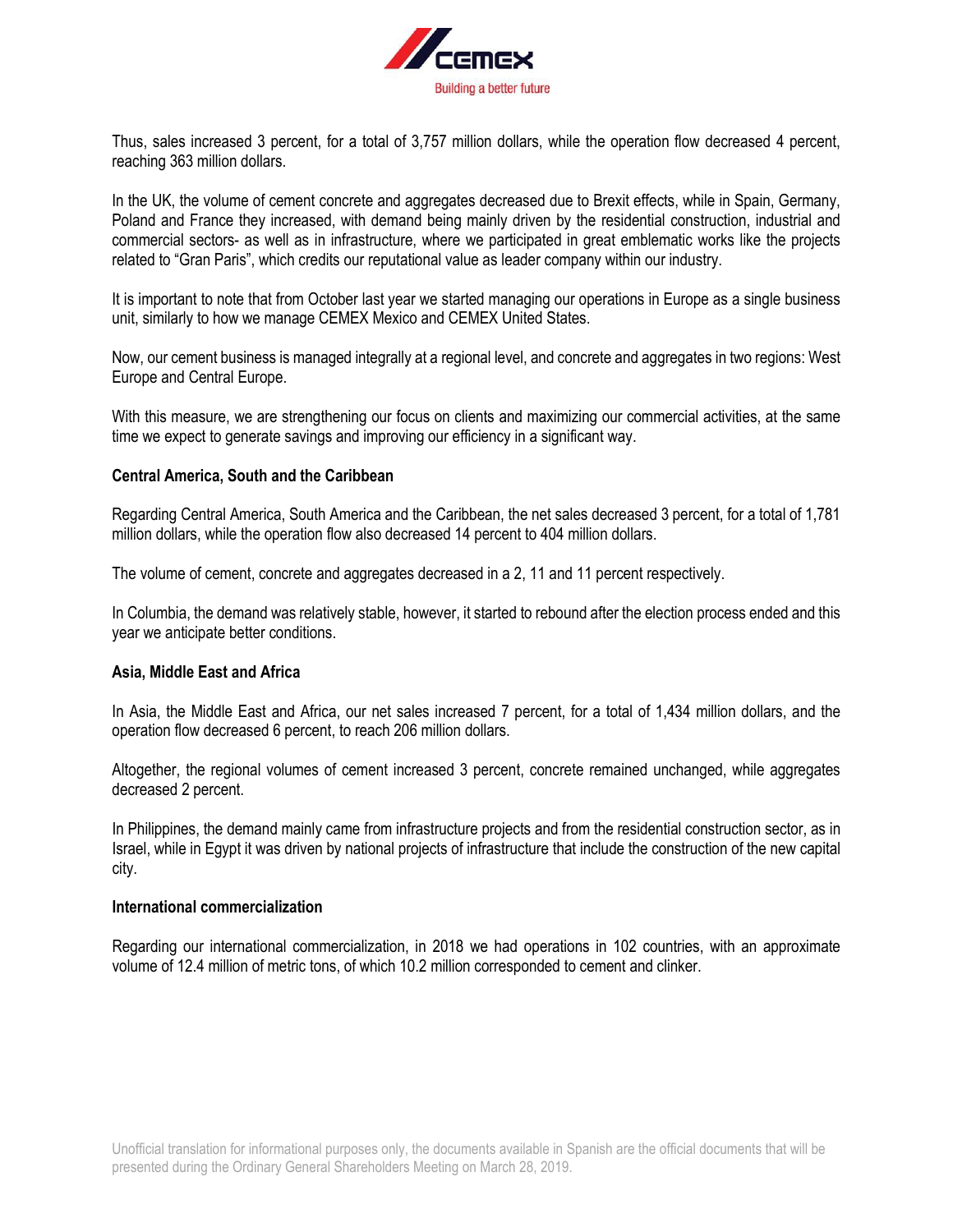

## **ADVANCES 2018**

As you may notice, we made significant advances in 2018.

### **Health and Safety**

These advances start with our people, who are our main asset and our competitive advantage- the thousands of employees committed with our clients and with reaching better results-which is why our priority is their wellbeing and safety.

In 2018, as part as our permanent efforts in this area we achieved to reduce 22 percent of the number of lost time injuries of employees and contractors, being the lowest index in all of our company's history. And for the first time, 2018 was the year where we didn't have any employee fatalities worldwide. This makes us proud and encourages us to continue striving to maintain leadership in safety matters within our industry worldwide.

However, we are aware that a single accident is inadmissible- which is why we are dedicated to develop and improve better practices that prevent any type of risk situation for our people and contractors, with really demanding control programs and processes.

At the same time, we continued implementing different training programs and devolvement of professional capacitiesincluding leadership, in order to form CEMEX's future high executives.

We are very proud to count with the most talented people of the industry- and to work together for the same ethical values and principles so CEMEX is known around the world for the great company it is.

#### **Superior Customer Experience**

A few years ago, we decided to become the company within our industry that offers the best costumer experience. We have achieved important advances by making them a priority in our business decisions.

For example, during 2018, we continued implementing the Net Promoter Score initiative, also known as NPS, which helps us measure the loyalty and satisfaction of our clients systematically. We have advanced successfully in implementing this worldwide, identifying areas of opportunities and taking actions in order to achieve a better customer experience.

We also implemented our new digital management platform of customer relations, better known as CRM, which helps our sales representatives and back-office in managing customer relations with more efficiency-which allows them to dedicate more time to their core activities.

We also established a global office of customer experience, and we have strengthened the training program of the sales force through our Commercial Academy, which has trained nearly 1,500 employees worldwide.

## **CEMEX Go**

Without question, one of the greatest steps to improve our customer's experience is through the digital platform CEMEX GO.

We feel enthusiastic with the level of acceptance CEMEX Go has had-which to date, has been used by approximately 30 thousand of satisfied customers in more than 21 countries

CEMEX Go is a win-win proposal-both for our clients and the company.

Unofficial translation for informational purposes only, the documents available in Spanish are the official documents that will be presented during the Ordinary General Shareholders Meeting on March 28, 2019.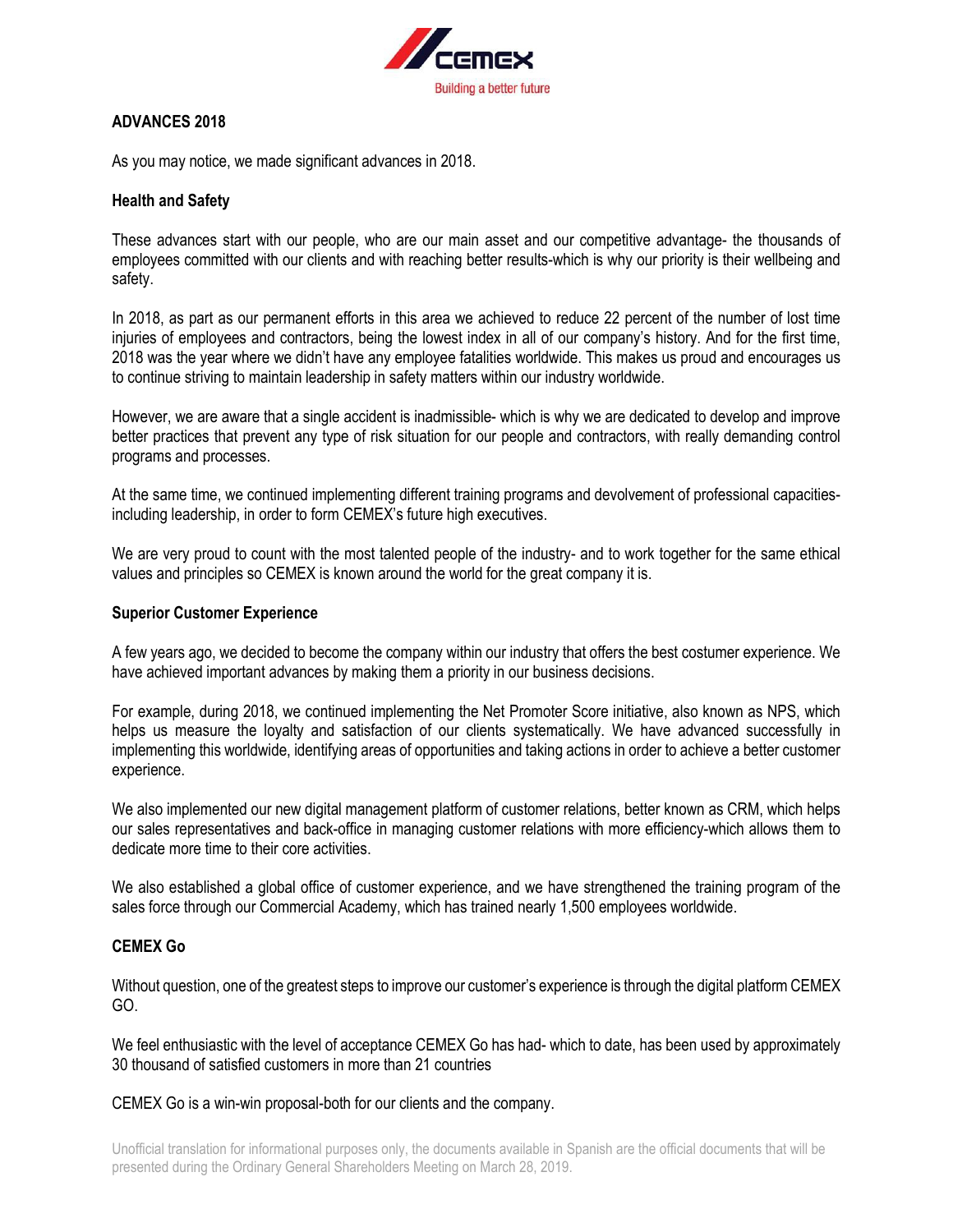

For our clients, this means they can count on an extraordinary useful tool, unique within our industry-which allows them to easily select the products and services they require, and to make their purchase with absolute security, keeping track of their delivery, and to manage their billing and payment in the most convenient ways-always having the support of our specialized sales and customer service consultants 365 days of the year.

For us, CEMEX Go represents a valuable source of information, which allows us to know better the purchase patterns of our clients, anticipate their needs based on the analysis of different variables and identifying new areas of opportunity by narrowing our client relations and being able to work with them since the beginning of their projects, to ensure that they count with the most appropriate solutions- and, at the same time optimizing our commercial delivery , billing and collection processes.

Thanks CEMEX's Go success during its first year, we have decided to offer the innovative digital platform to other participants of the industry worldwide- and in this way, we can generate more value for the company hoping to generate additional income for this activity.

## **Digital Initiatives**

Similarly, we launched a new digital platform of Construrama, through which our distributors offer their clients the best solutions for their constructions, with a fast and efficient purchase experience. During 2018, a total of 170 Construrama distributors incorporated this tool into their business and nearly 2,000 clients started to use it to order online.

I also want to mention our participation in Monterrey's Digital Hub launching- with whom we seek to lay our groundwork for the development of talent with digital abilities by adding other companies and academic institutions.

In our global environment of digital business, having well prepared and sufficient talent becomes a greater challenge for all of us. By promoting the Monterrey Digital Hub, in CEMEX we ensure that we will have in the future human resources with knowledge and the necessary capacities to maintain the digital industry's vanguard.

## **CEMEX Ventures**

As for CEMEX Ventures, our open innovation unity and our capital risk, are identifying new opportunities and business models with disruptive potential to create greater value.

To this day, we have generated a diversified portfolio, with selective investments in innovative business models. For example, in 2018 CEMEX Ventures invested in three "startups" focused in the construction industry, that offer a solution for accident prevention and on the other hand, intelligent concrete and digital solutions for tracking construction projects and last, solutions focused on the supply chain.

These efforts are destined to help solve the principle challenges the construction industry faces nowadays.

## **Sustainability**

We are committed with the United Nations objectives of sustainable development- particularly five of them that are directly related to what we do in CEMEX, they are related to the promotion of employment decency and economic growth; innovation and development of infrastructure; mitigating climate change, preservation of the environment and ecosystems; and the advancement in communities and sustainable communities.

In line with this, having defined our 2020 sustainability goals some years ago, we have broadened our vision and defined our ambitions towards 2030. These new long-term sustainability goals are now made public in our Integrated Report 2018.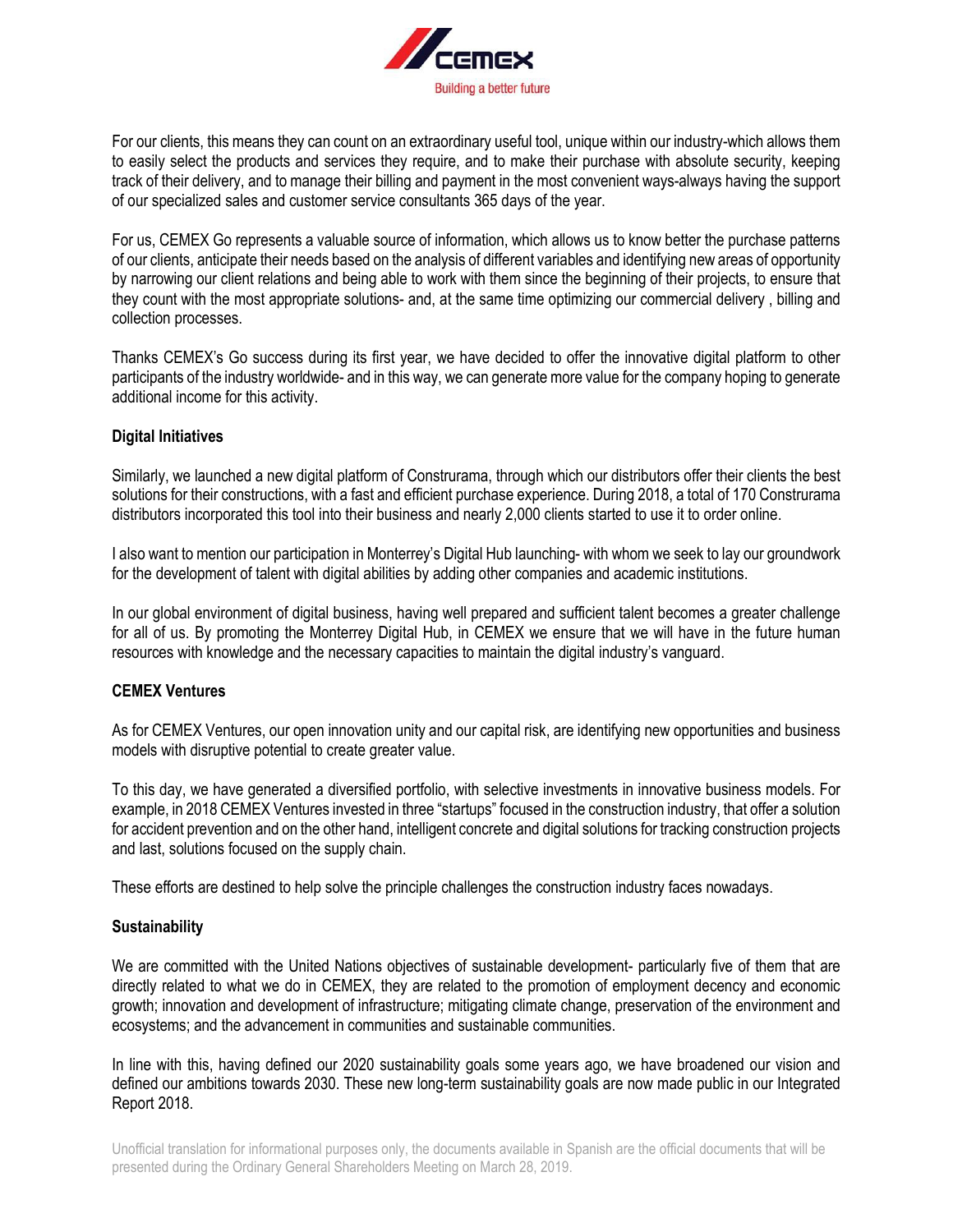

During the past year we made clear progress in terms of sustainability - an element that is fully integrated into our global business strategy.

Just as an example, we achieved a 27 percent replacement rate of traditional fossil fuels for alternative fuels that are more environmentally friendly. This substitution, only in what refers to last year, generated savings for more than 150 million dollars.

In fact, in 2018 we used more than 10 million tons of waste as fuels and alternative raw materials to produce cement. If not used by CEMEX, most of these tons would have been destined for sanitary landfills -causing very considerable environmental impacts.

Together with other initiatives, this allowed us to reduce our CO2 emissions by approximately 21 percent with respect to the base year of 1990 - a volume equivalent to the emissions generated by the electricity consumption of 1 million 200 thousand homes per year.

Also, as part of our global responsible business strategy, we contribute to the development of the communities where we operate through education and the development of employability skills.

For example, during 2018 we worked with more than 40,000 young people in order to support them in developing capacities to get a decent employment - and in terms of sustainable and resilient infrastructure, we continue to support the reconstruction of homes affected by natural disasters.

In terms of culture of environmental protection, health and safety, through our volunteer program in 2018, more than 35,000 hours were dedicated to help society.

# **PERSPECTIVES**

Finally, for this year we anticipate a relatively favorable business outlook.

As I have already stated, we are focused on building an even stronger CEMEX, and for that we are reorganizing our asset portfolio by concentrating on those markets with the greatest growth potential.

We are also dedicated to improving our operational efficiency, seeking to reduce costs - by optimizing the use of resources and through the strategic partnerships we maintain to carry out various business functions, as well as the initiatives linked to our digital transformation.

Ladies and gentlemen:

The profound changes brought about by the advancement of the digital economy, as well as the growing attention that is being given in various world forums to the importance of promoting the sustainable development of cities and communities - open up enormous business opportunities for us.

In CEMEX, we are prepared to make the most of them, because we know that the most important thing for us is to help our clients succeed with their construction projects - and generate greater value for you.

I want to insist that all of us who are part of CEMEX seek to improve every day, to be the preferred option of customers in each of our markets - and that this translates into greater returns for you.

I thank you again for the opportunity you give us and your confidence in CEMEX.